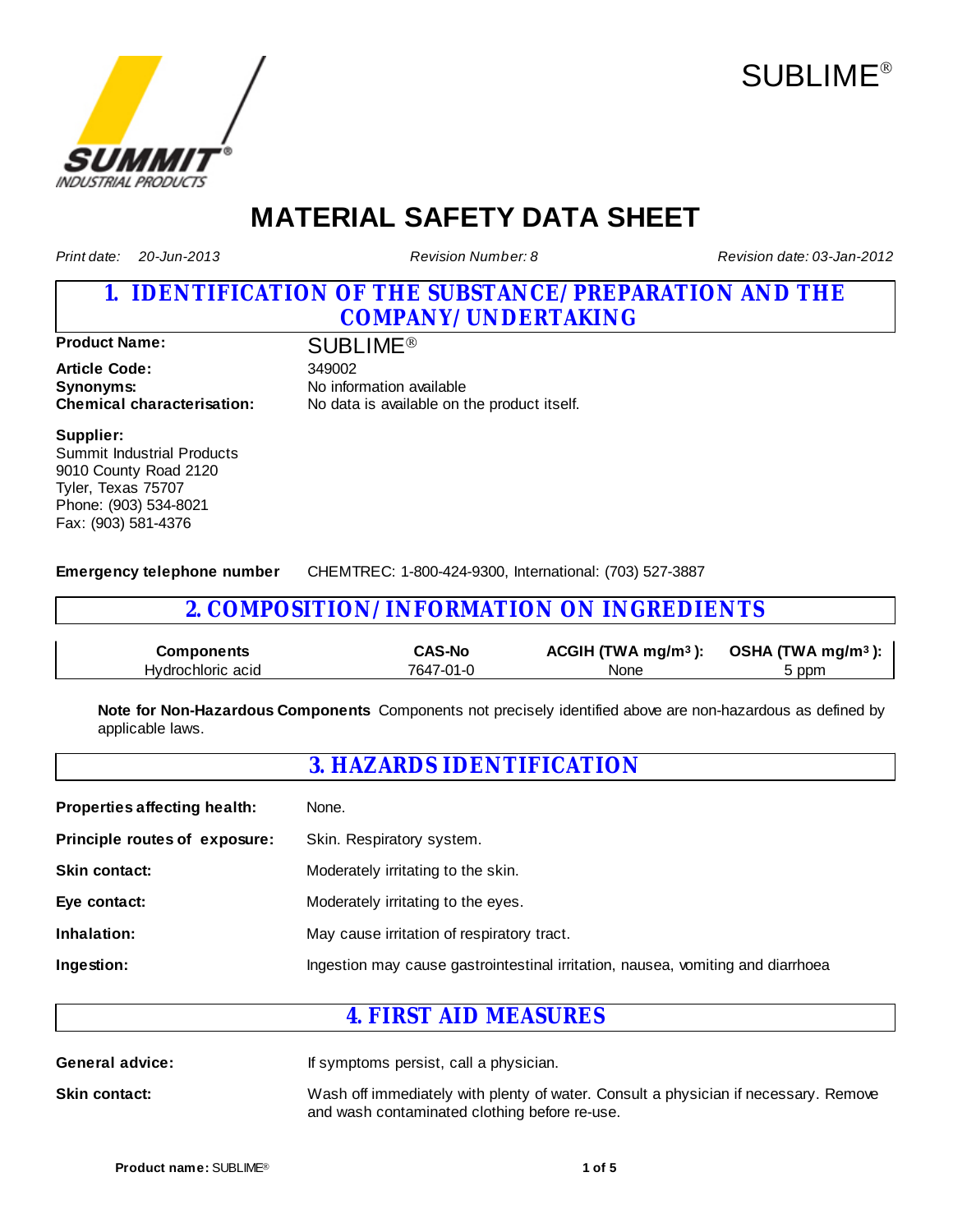| Eye contact:                                                                            | Rinse immediately with plenty of water, also under the eyelids, for at least 15 minutes.<br>If symptoms persist, call a physician. |  |  |
|-----------------------------------------------------------------------------------------|------------------------------------------------------------------------------------------------------------------------------------|--|--|
| Inhalation:                                                                             | Move to fresh air in case of accidental inhalation of vapours. If symptoms persist, call a<br>physician.                           |  |  |
| Ingestion:                                                                              | Do not induce vomiting. Drink plenty of water. Consult a physician if necessary.                                                   |  |  |
|                                                                                         | <b>5. FIRE-FIGHTING MEASURES</b>                                                                                                   |  |  |
| Suitable extinguishing media:<br>The product is not flammable                           |                                                                                                                                    |  |  |
| Not applicable.                                                                         | Extinguishing media which must not be used for safety reasons:                                                                     |  |  |
| Special protective equipment for firefighters:<br>Standard procedure for chemical fires |                                                                                                                                    |  |  |
| <b>Specific hazards:</b><br><b>Unusual hazards:</b><br><b>Specific methods:</b>         | Not applicable.<br>No hazards resulting from the material as supplied<br>Not applicable                                            |  |  |
| Flash point:<br><b>Autoignition temperature:</b>                                        | Not applicable.<br>No information available                                                                                        |  |  |
| <b>Flammability Limits in Air:</b><br>Lower<br><b>Upper</b>                             | No information available<br>No information available                                                                               |  |  |
|                                                                                         | <b>6. ACCIDENTAL RELEASE MEASURES</b>                                                                                              |  |  |
| <b>Personal precautions:</b>                                                            | Use personal protective equipment                                                                                                  |  |  |
| <b>Environmental precautions:</b>                                                       | Should not be released into the environment.                                                                                       |  |  |
| Methods for cleaning up:                                                                | Neutralise with Soda Ash or Lime.                                                                                                  |  |  |

**7. HANDLING AND STORAGE**

**Handling**<br>Technical measures/precautions:

**Technical measures/precautions:** Use only in area provided with appropriate exhaust ventilation<br>
Safe handling advice: Use only in well-ventilated areas. Avoid contact with skin and Use only in well-ventilated areas. Avoid contact with skin and eyes.

#### **Storage**

**Technical measures/storage conditions:** Keep in properly labelled containers. Freezing will affect the physical condition but will not damage the material. thaw and mix before using.

## **Incompatible products:** No special restrictions on storage with other products.

## **8. EXPOSURE CONTROLS / PERSONAL PROTECTION**

## **Engineering measures to reduce exposure:**

Ensure adequate ventilation, especially in confined areas.

## **Personal Protective Equipment**

| <b>Respiratory protection:</b> | Do not inhale aerosol.                                                               |
|--------------------------------|--------------------------------------------------------------------------------------|
| Hand protection:               | Nitrile rubber.                                                                      |
| Skin and body protection:      | Usual safety precautions while handling the product will provide adequate protection |
|                                | against this potential effect.                                                       |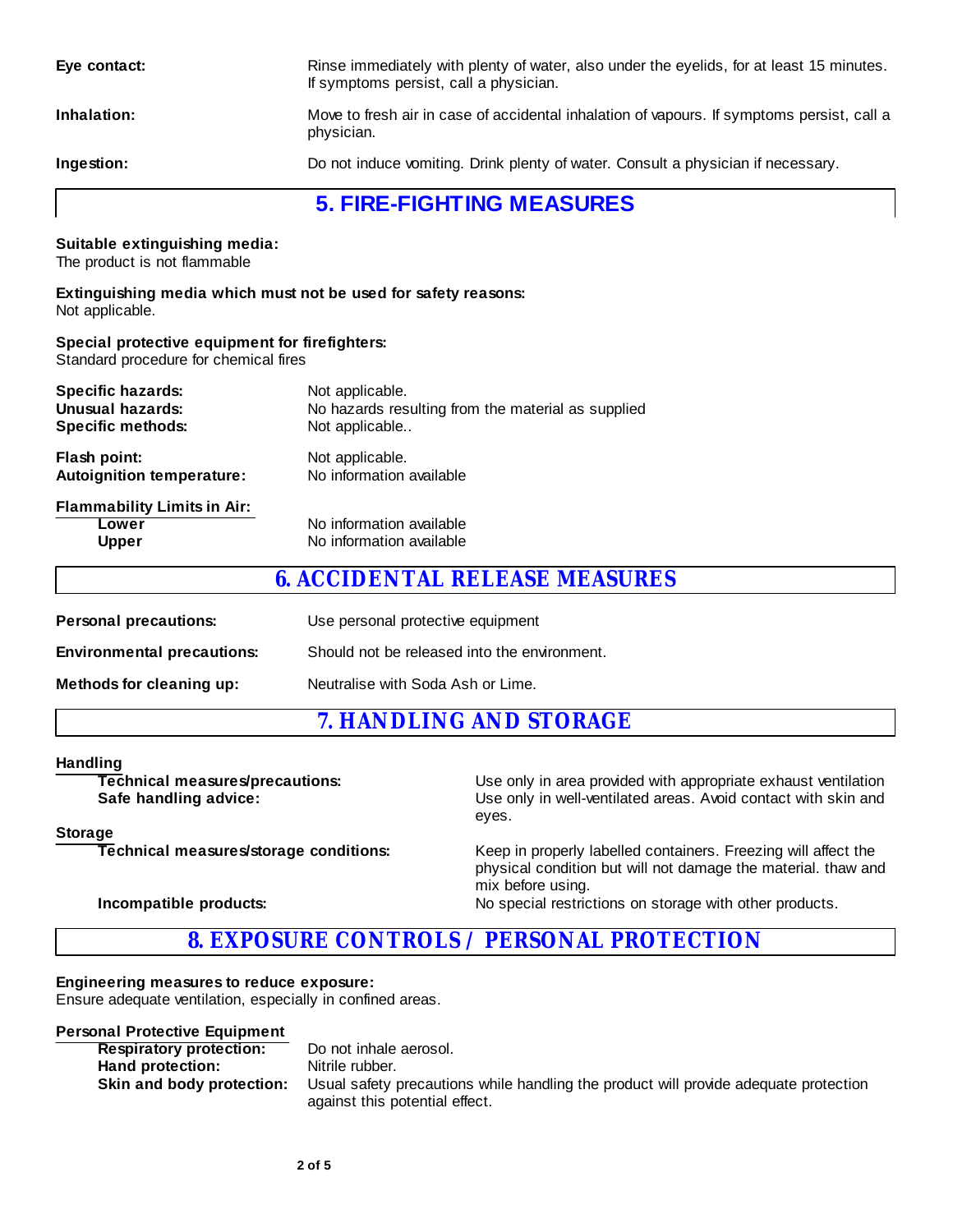**Eye protection:** Safety glasses



**Hygiene measures:** Avoid contact with skin, eyes and clothing.

## **9. PHYSICAL AND CHEMICAL PROPERTIES**

**Color: Vapor density:** Not determined **Physical State:** Solubility: Soluble. **Specific gravity:** 1.056 **Boiling point/range** 214 (°F)

Light yellow Liquid

**Evaporation rate:** Not determined **Odor: Appearance: pH:** <1.0

**Vapor pressure:** 30 mm Hg estimated Pleasant Liquid

## **10. STABILITY AND REACTIVITY**

Stability: Stable Stable Stable Stable Stable Stable Stable Stable Stable Stable Stable Stable Stable Stable Stable Stable Stable Stable Stable Stable Stable Stable Stable Stable Stable Stable Stable Stable Stable Stable S

**Polymerization: Polymerization: Hazardous polymerisation does not occur. Hazardous decomposition products:** Chlorine and hydrogen gas may be released at high temperatures. **Materials to avoid: Materials to avoid:** Strong oxidising agents. **Conditions to avoid:** Stable at normal conditions

## **11. TOXICOLOGICAL INFORMATION**

| <b>Acute toxicity:</b>                                                                                             | No data available                                                                                                     |  |  |  |  |
|--------------------------------------------------------------------------------------------------------------------|-----------------------------------------------------------------------------------------------------------------------|--|--|--|--|
|                                                                                                                    | <b>12. ECOLOGICAL INFORMATION</b>                                                                                     |  |  |  |  |
| <b>Mobility:</b>                                                                                                   | No information available.                                                                                             |  |  |  |  |
| <b>Bioaccumulative potential:</b>                                                                                  | No information available.                                                                                             |  |  |  |  |
| <b>Ecotoxicity effects:</b>                                                                                        | No data available.                                                                                                    |  |  |  |  |
| <b>Aquatic toxicity:</b>                                                                                           | No information available                                                                                              |  |  |  |  |
|                                                                                                                    | <b>13. DISPOSAL CONSIDERATIONS</b>                                                                                    |  |  |  |  |
| Waste from residues / unused<br>products:                                                                          | Solutions with low ph-value must be neutralised before discharge. Dispose of in<br>accordance with local regulations. |  |  |  |  |
| <b>Contaminated packaging:</b><br>Empty containers should be taken for local recycling, recovery or waste disposal |                                                                                                                       |  |  |  |  |
|                                                                                                                    | <b>14. TRANSPORT INFORMATION</b>                                                                                      |  |  |  |  |
| <b>DOT</b><br>Proper shipping name:                                                                                | Not Applicable by Ground transportation only                                                                          |  |  |  |  |
| <b>TDG (Canada)</b><br><b>Proper shipping name:</b><br>$UN-No:$<br><b>Hazard Class:</b>                            | Corrosive Liquid, Acidic, Inorganic, n.o.s. (contains Hydrochloric Acid)<br><b>UN3264</b><br>8                        |  |  |  |  |

**Packing group:** PGIII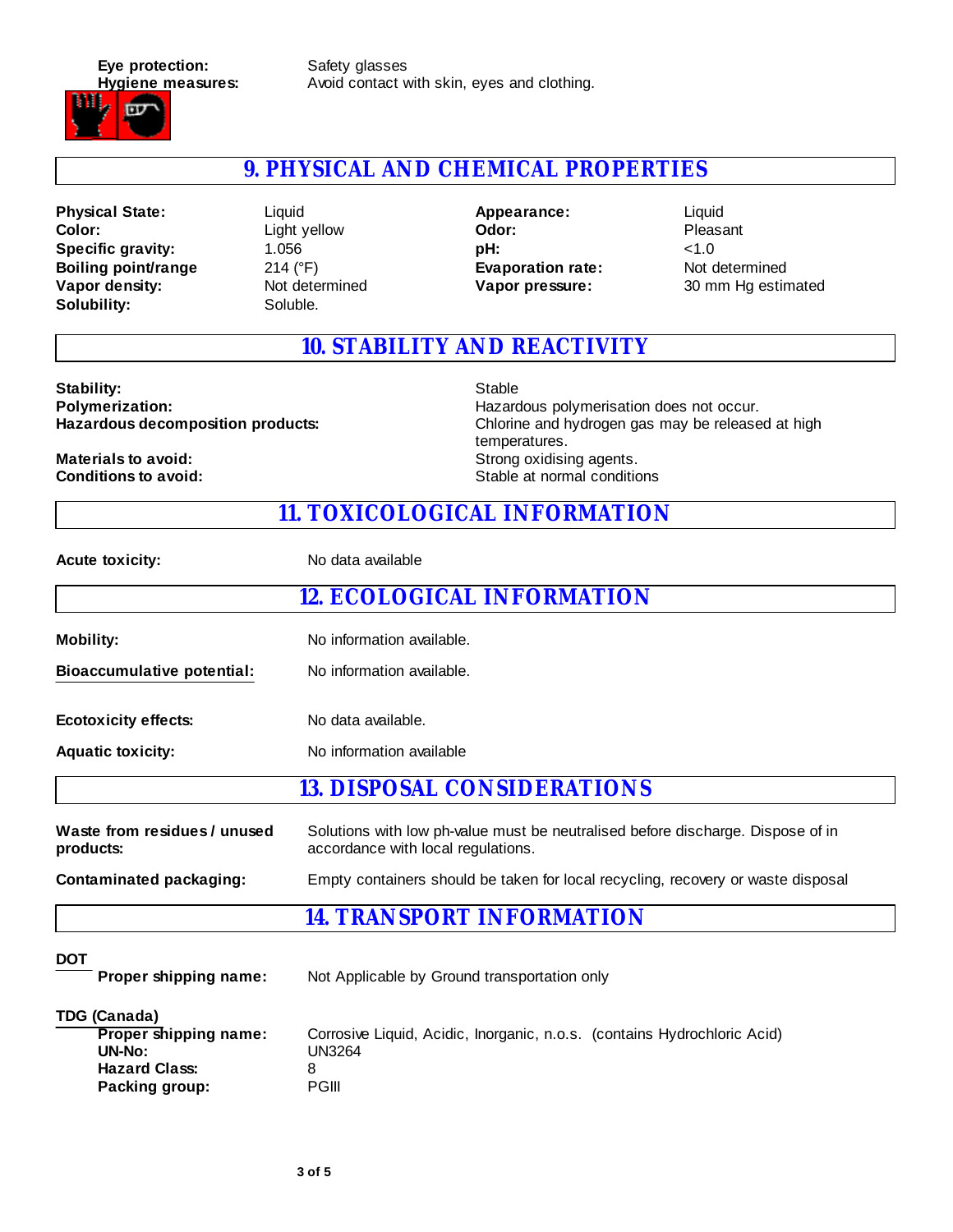## **14. TRANSPORT INFORMATION**

#### **IMO / IMDG**

| <b>Proper shipping name:</b> | Corrosive Liquid, Acidic, Inorganic, n.o.s. (contains Hydrochloric Acid) |
|------------------------------|--------------------------------------------------------------------------|
| UN-No:                       | UN3264                                                                   |
| <b>Hazard Class:</b>         |                                                                          |
| Packing group:               | PGIII                                                                    |

### **ICAO**

**Proper shipping name:** Not Determined

#### **IATA**

| Proper shipping name: | Corrosive Liquid, Acidic, Inorganic, n.o.s (contains Hydrochloric Acid) |
|-----------------------|-------------------------------------------------------------------------|
| UN-No:                | UN3264                                                                  |
| <b>Hazard Class:</b>  |                                                                         |
| Packing group:        | PGIII                                                                   |

**15. REGULATORY INFORMATION**

## **International Inventories**

**PICCS:** This product does not comply w ith phil: **TSCA:** Listed in TSCA **DSL:** Not listed in DSL **ENCS:** This product does not comply w ith JPENCS **CHINA:** This product does not comply w ith china: **AICS:** This product does not comply w ith AICS **KECL:** This product does not comply w ith korea: **EINECS/ELINCS** This product does not comply w ith EINECS/ELINCS

## **U.S. Regulations:**

**MARTK:** Listed. **ILRTK:** Listed. **SARA 313 Threshold: CTRTK:** Listed. **NJRTK:** Substance no. 1012 Listed. Hydrochloric acid (8 - 12%). **PARTK:** Listed. *Hydrochloric acid* **RIRTK:** Listed.

## **Sara (311, 312) hazard class:**

#### **Canada**

### **WHMIS hazard class:**

E Corrosive material

#### **WHMIS graphic:**



**16. OTHER INFORMATION**